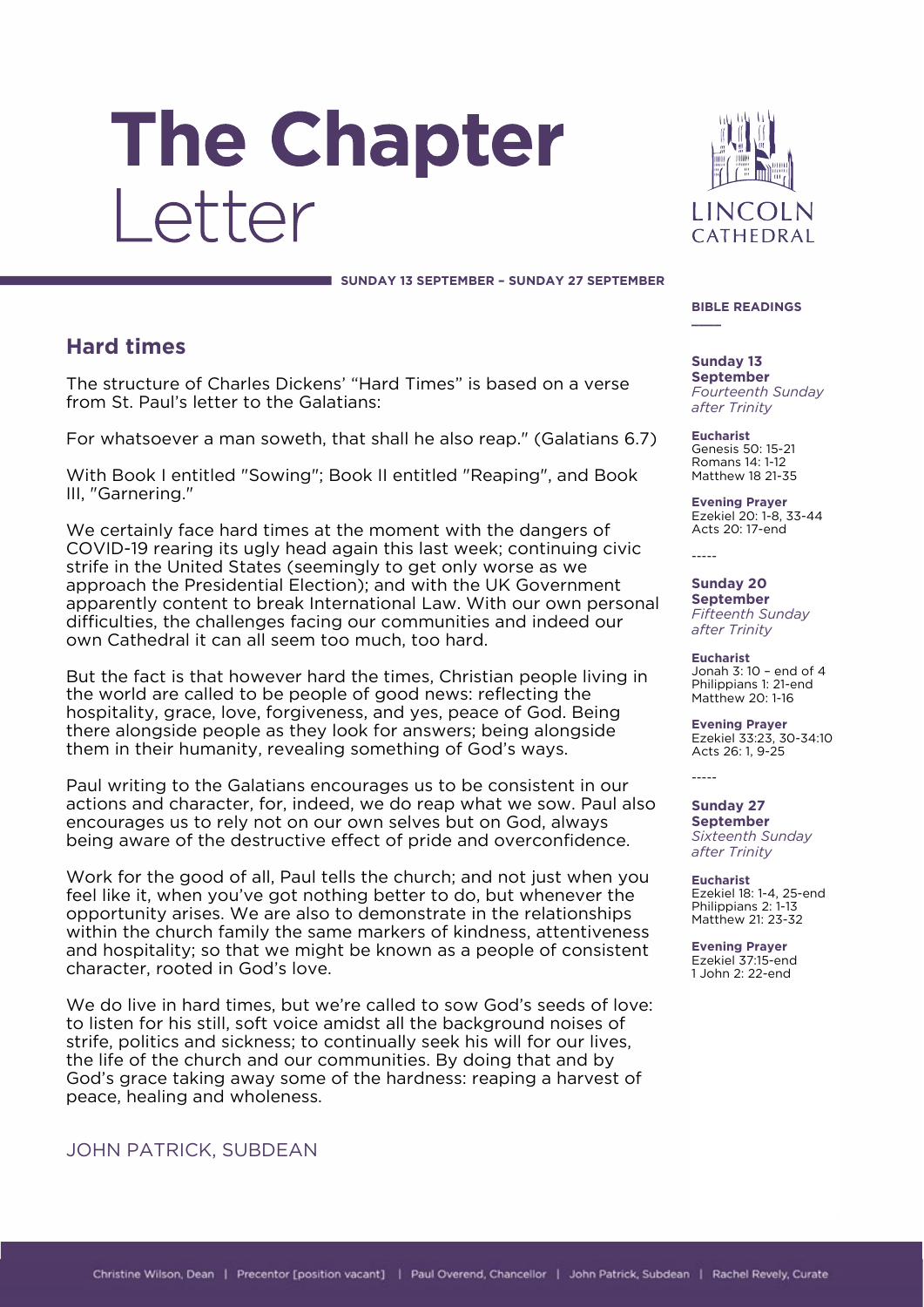## **Choral Evensong**

**\_\_\_\_**

Choral Evensong will resume on Friday 18 September in the Nave at 5.30pm.

Subsequently there will be a service of Evensong every Tuesday and Friday. The remaining days of the week will be said Evening Prayer.

## **Orders of Service**



You can download the order of service to your phone or tablet by scanning this QR code or the ones to be found in the nave during services. To scan the QR code open the camera app on your phone and point at the code. The phone should then recognise the code and take you directly to the orders of service.

Alternatively you can visit

[https://lincolncathedral.com/worship](https://lincolncathedral.com/worship-music/home-worship-resources/orders-of-service/)[music/home-worship-resources/orders-of](https://lincolncathedral.com/worship-music/home-worship-resources/orders-of-service/)[service/](https://lincolncathedral.com/worship-music/home-worship-resources/orders-of-service/)

## **Stillpoint**

9am to 9.45am in the retro-choir. Entrance via the Judgement Porch.

Stillpoint is a time of guided silent prayer where we can be aware of the presence of God. By being still before God we offer up ourselves, to listen to him, to gaze at the wonder and mystery of our world, to refresh and renew ourselves in his presence. ed by Revd Ann Mazur.

Future dates for Stillpoint: 9.00am-9.45am. Saturday 10 October Saturday 7 November Saturday 5 December Saturday 9 January

## **Events**

**\_\_\_\_**

#### **Organ Concert series**

Tickets are now on sale for our series of organ concerts

For more information and to book tickets, please follow the link to each recital. Prebooking is essential as there will not be tickets available on the door.

**12 September:** Jeffrey Makinson with Soprano, Laurie Ashworth

[https://lincolncathedral.com/forthcoming](https://lincolncathedral.com/forthcoming-events/organ-concert-jeffrey-makinson-with-soprano-laurie-ashworth/)[events/organ-concert-jeffrey-makinson-with](https://lincolncathedral.com/forthcoming-events/organ-concert-jeffrey-makinson-with-soprano-laurie-ashworth/)[soprano-laurie-ashworth/](https://lincolncathedral.com/forthcoming-events/organ-concert-jeffrey-makinson-with-soprano-laurie-ashworth/)

#### **7 November:** Colin Walsh

[https://lincolncathedral.com/forthcoming](https://lincolncathedral.com/forthcoming-events/organ-concert-colin-walsh-3/)[events/organ-concert-colin-walsh-3/](https://lincolncathedral.com/forthcoming-events/organ-concert-colin-walsh-3/)

**20 December:** La Nativité du Seigneur, Colin Walsh

[https://lincolncathedral.com/forthcoming](https://lincolncathedral.com/forthcoming-events/organ-concert-la-nativite-du-seigneur-colin-walsh/)[events/organ-concert-la-nativite-du-seigneur](https://lincolncathedral.com/forthcoming-events/organ-concert-la-nativite-du-seigneur-colin-walsh/)[colin-walsh/](https://lincolncathedral.com/forthcoming-events/organ-concert-la-nativite-du-seigneur-colin-walsh/)

## **Flower Festival tickets now on sale**

Tickets for Lincoln Cathedral's Flower Festival – Vision 2021 – are now on sale.

Adult – £15 Concessions – £13.50 Group (10+) – £12.75 Under 16 – FREE Tickets can be **purchased by [following this](https://lincolncathedral.com/flower-festival-tickets-now-on-sale/)  [link](https://lincolncathedral.com/flower-festival-tickets-now-on-sale/)** or by calling 01522 561612.

There is also a preview evening on Wednesday 28 July, where visitors can enjoy drinks and canapés whilst getting the exclusive opportunity to see the beautiful blooms on display before the event open to the public.

[https://lincolncathedral.com/forthcoming](https://lincolncathedral.com/forthcoming-events/flower-festival-preview-evening/)[events/flower-festival-preview-evening/](https://lincolncathedral.com/forthcoming-events/flower-festival-preview-evening/)

Visitors are also invited to a 'Musical Meander' on Friday 30 July which will include musical accompaniment from a selection of talented musicians and tour around the Cathedral for guests to take in the colourful arrangements. [https://lincolncathedral.com/forthcoming](https://lincolncathedral.com/forthcoming-events/vision-2021-flower-festival-musical-meander/)[events/vision-2021-flower-festival-musical](https://lincolncathedral.com/forthcoming-events/vision-2021-flower-festival-musical-meander/)[meander/](https://lincolncathedral.com/forthcoming-events/vision-2021-flower-festival-musical-meander/)